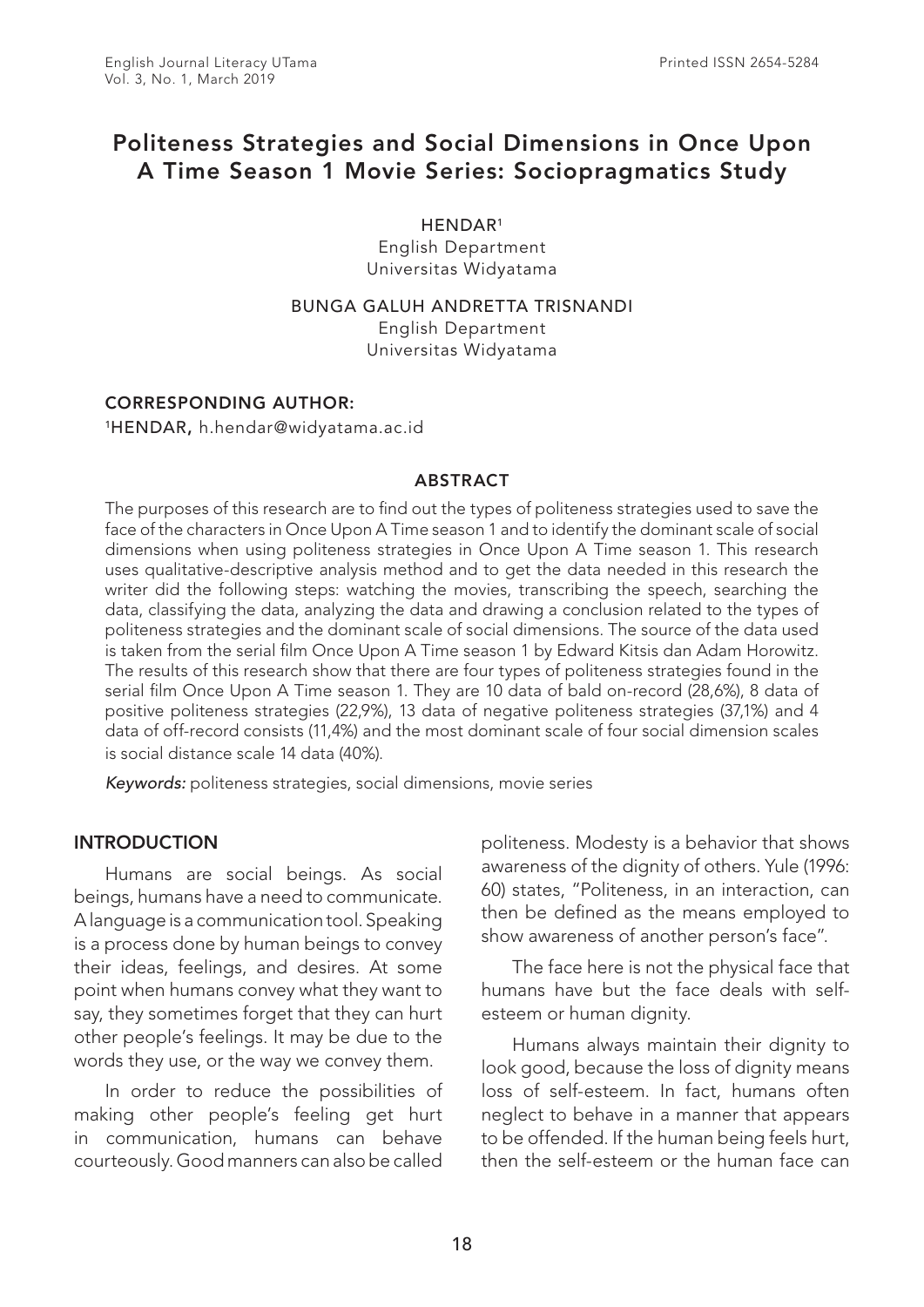be threatened. An act that can make others get hurt is also called face-threatening acts (FTA). Brown and Levinson (1987: 65) state,

"Given these assumptions of the universality of face and rationality, it is intuitively the case that certain kinds of acts intrinsically threaten face namely those acts that by their nature run contrary to the face wants of the addressee and/or of the speaker."

From the explanation above, it can be concluded that any action contrary to the one's desire can hurt the feelings of both speaker and the hearer. It is so-called as a face-threatening act (FTA) FTAs do not mean actions that can damage the physical face of human beings but an act that can make one's self-esteem threatened get disturbed and even lost.

Although at certain moments face threatening acts is inevitable, politeness strategies can be a way of saving one's face from the action. Thomas (1995: 169) states "In order to maintain a harmonious relationship, speaker can engage in politeness strategies in communicating in order to save the hearer's face from the action that can threaten his or her face.

Politeness is an attempt to maintain a harmonious relationship within society. Politeness can be delivered through language. Therefore, it can be concluded that politeness is a polite language that is conveyed in order to create a harmonious relationship within the scope of social society. Moreover, according to Meyer (2009:74), "Polite usage of language comes into play whenever a potential threatens to produce a face-threatening act (FTA), an utterance that undermines the tacit understanding that all the language should preserve face." If there are possibilities of face-threatening acts, humans can behave politely because basically speaking is to be concerned with

the face of others.

The relationship between language and society can be studied in one of the linguistic sciences i.e. sociolinguistics. Holmes (2013:1) states, "sociolinguists study the relationship between language and society." and language can be expressed in a varied way. Holmes (2013: 3) also stated, "the language provides a variety of ways of saying the same thing - addressing and greeting others, describing things, paying compliments."

Sociolinguistics also studies the things that affect people in language. They are social factors and social dimensions. Holmes (2013: 8) further explains that social factors include several components such as the participants, the setting or social context, the topic, and the function.

In addition, social dimensions are things that affect how to communicate a person. Social dimensions include a social distance scale, a status scale, a formality scale, and two functional scales.

The relationship between language and society is much raised by the media to convey social messages. One of the medias that raised it is movie. The movies have function to convey both good or bad messages applied in the process of communication. In other words, the movie or film contains scenes and conversations that often describe the daily life of human beings.

The main data of this research investigated are the politeness strategies and social dimension that affect the politeness strategies used by the speakers in the movie series, the Once Upon A Time season 1 by Edward Kitsis and Adam Horowitz.

This movie contains an interesting element that is the storyline is back and forth. When the movie characters engage in politeness strategies to maintain communication harmony, they undertake such politeness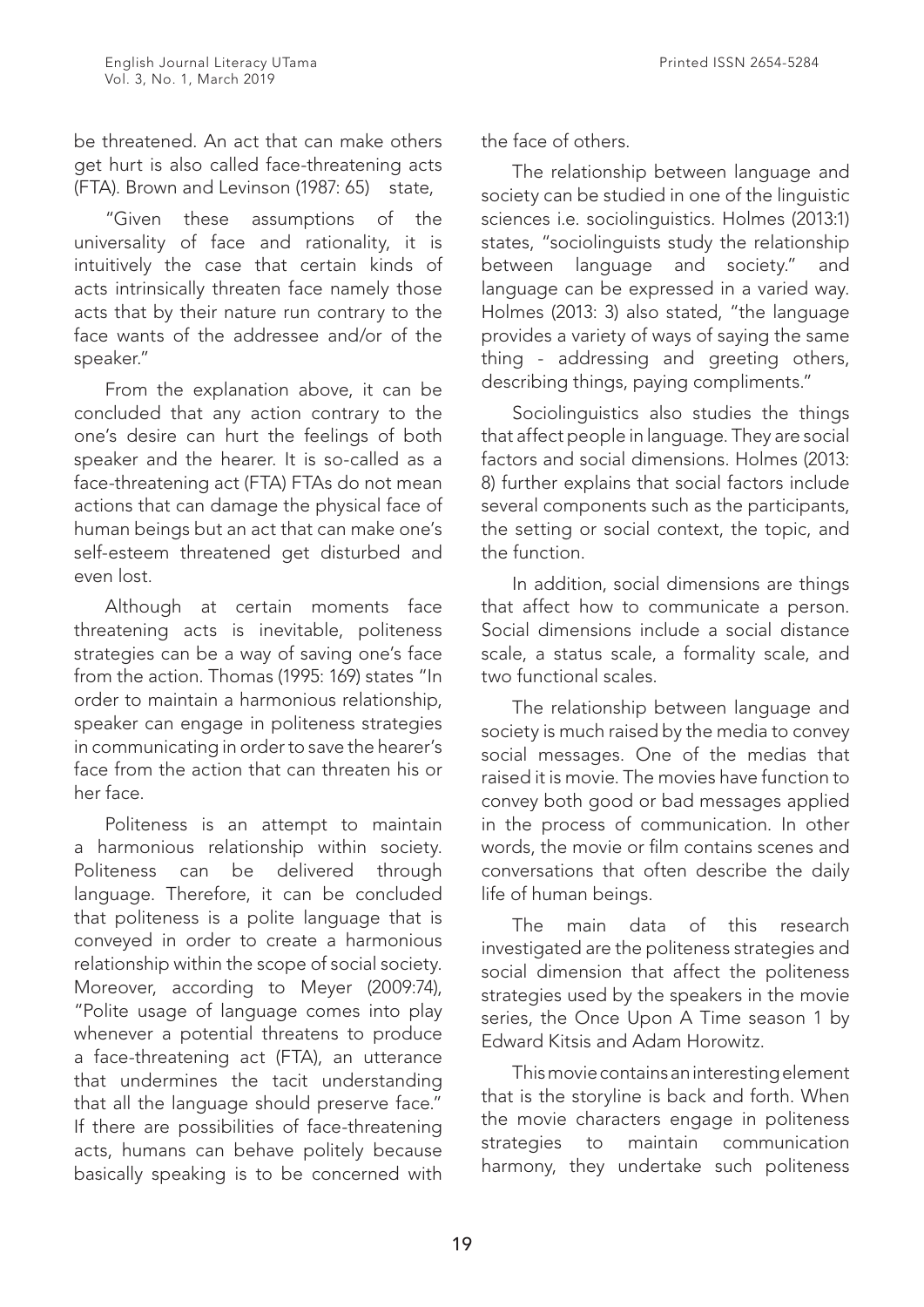strategies that are also influenced by the different social situation. So, this film illustrates how the human language will vary depending on the social situation.

#### **METHOD**

The method used in this research is a qualitative-descriptive method. Moleong (2009: 49) states that the method of qualitativedescriptive research is research that intends to understand the phenomenon of what is experienced by research subjects such as behavior, perception, motivation, action, etc., holistically, and by way of description in the form of words. words and languages, in a special context that is natural and by utilizing various natural methods. To get the data needed in this research the writer did the following steps: watching the movies, transcribing the speech, searching the data, classifying the data, analyzing the data and drawing a conclusion related to the types of politeness strategies and the dominant scale of social dimensions.

### RESULT AND DISCUSSION

From the findings, there are four politeness strategies found in the movie series, the Once Upon A Time season 1 namely *bald on-record, positive politeness strategies, negative politeness strategies and off record*. The total data in this research is 35 data and the data were classified into four classifications based on the types of politeness strategies. After that, this research also studies the dominant scale of social dimensions existed in politeness strategies used by the speaker or the hearer. The main theories used in this research dealing with politeness strategies are mainly taken from Brown and Levinson, and Goffman and regarding social dimension theory, it is taken from sociolinguistics by Holmes. The following are the data based on the types of politeness strategies found in the movie.

#### Bald On-Record

In this strategy, the speaker does not make any effort to reduce the threat to the hearer's face or the consequences of a threatening action. Brown and Levinson (1987: 95) states, "There are, however, different kinds of bald on-record usage in different circumstances, because S can have different motives for his want to do the FTA with maximum efficiency. These fall into two classes; those were the face threat is not minimized, where the face is ignored or is irrelevant; and those were in doing the FTA baldly on record. S minimized face threats by implication." (Brown and Levinson, 1987: 95).

Based on the quote above, it can be concluded that there are situations where the type of use of a bald on-record strategy can be applied. The first situation is when facial threat actions are not minimized and the second situation is when the speaker takes on a face-threatening action. Here is the example of bold on record politeness strategy.

#### Context:

In this data, the conversation took place in the magic forest. Prince Charming rode his horse in a rush to the funeral of his girlfriend, Snow White. Arriving in the forest, Prince Charming saw Snow White was already buried in a glass coffin. He wanted Doc and Grumpy to open the glass coffin because he wanted to see his lover, Snow White for the last time.

Doc: *"You're too late."* Prince Charming: *"No. No! Open it."* Grumpy: *"I'm sorry, she's gone."* Prince Charming: *"At least let me say* 

*goodbye. "*

In the conversation above, Prince Charming uttered *"No. No! Open it."*  Addressed to Doc and Grumpy. It indicates a bald on-record strategy because Prince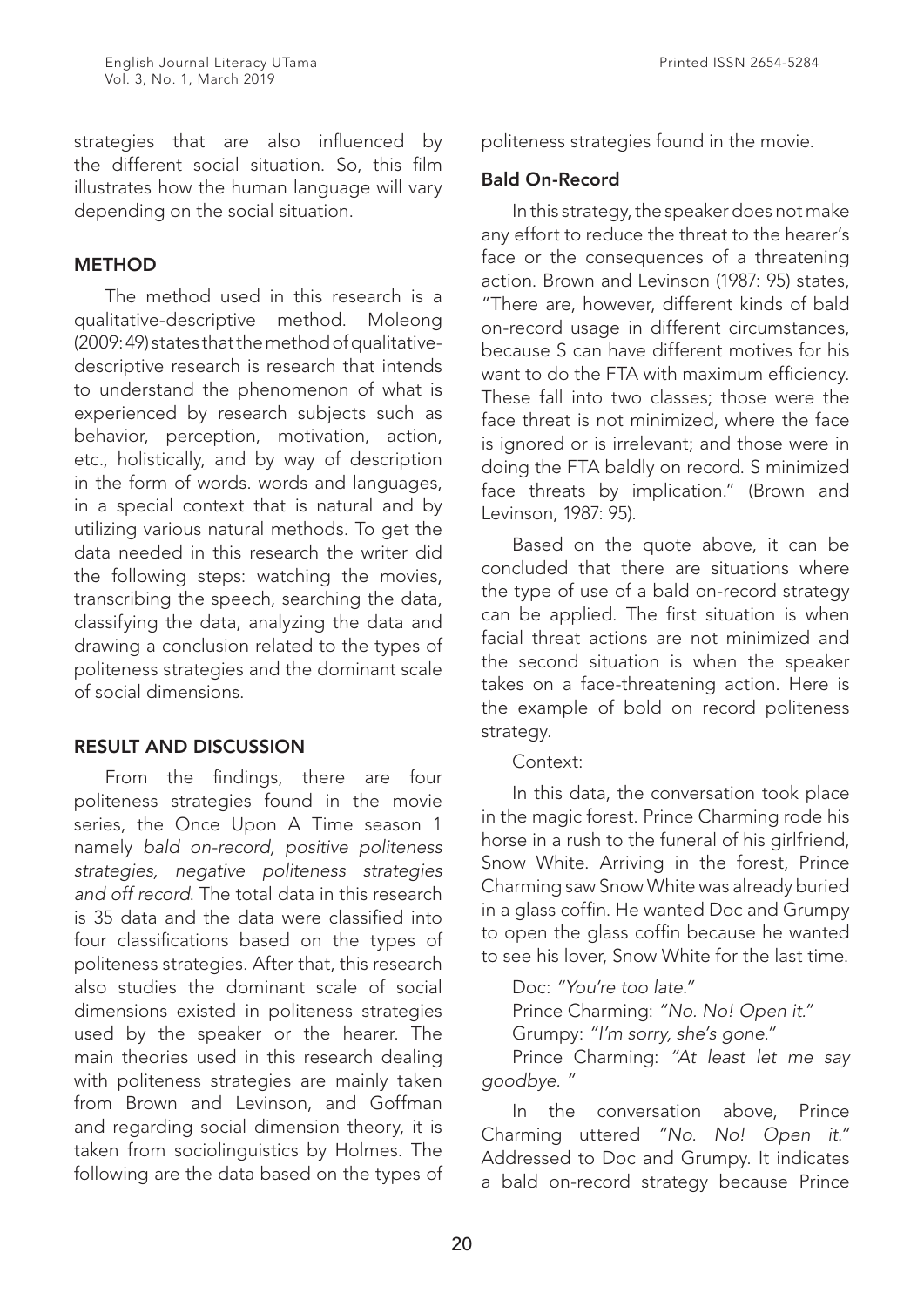Charming, Doc, and Grumpy are in an urgency situation. The urgency situation can be indicated by Prince Charming telling Doc and Grumpy to immediately open the cover of his lover's glass chest, Snow White.

Holmes (2013: 9) states that *"This scale is useful in emphasizing that how well we know someone is a relevant factor in linguistic choice."* Many languages have pronouns and even different terms in the verb that are used based on how well someone is. So, viewed from the relationship between the speaker and the hearer, the most dominant social dimension used in politeness strategies is the social distance scale. The social distance scale is Intimate and High Solidarity, because there is no particular title call for Prince Charming who is a prince, dwarves whose status is as ordinary people and their conversation seems not rigid. Thus, it can be concluded that the relationship between the speaker and the hearer is a high solidarity relationship.

### Positive Politeness

Positive politeness is a strategy that shows awareness of the positive face of another speaker. Positive face is the desire to be appreciated. Brown and Levinson (1987: 101) state "Positive politeness is redress directed to the addressee's positive face, his perennial desire that his actions (or the actions/ acquisitions/values resulting from them) should be thought of as desirable." This means, there is an awareness addressed to the positive face of the speaker or the hearer. Positive face of the speaker is the strong desire for his opinion or what the person can be appreciated. Then, this positive politeness strategy can be done by doing an utterance that indicates intimacy, solidarity, praise, and others. There are fourteen strategies contained in positive politeness such as a.

Strategy 1: Notice, attend to H Notice, attend to H (his interests, wants, needs, goods), Strategy 2: Exaggerate (interest,

approval, sympathy with H), Strategy 3: Intensify interest to H, Strategy 3: Use Ingroup Identity Markers, Strategy 5: Seek Agreement, Strategy 6: Avoid Disagreement, Strategy 7: Presuppose/raise/assert Common Ground, Strategy 8: Joke, Strategy 9: Assertor presuppose S's knowledge of and concern for H's wants, Strategy 10: Offer, Promise, Strategy 11: Be Optimistic, Strategy 12: Include both S and H in The Activity, Strategy 13: Give (or as for) reasons, Strategy 14: Assume or Assert Reciprocity. Here is the example of positive politeness strategy.

### Context:

In this data, the conversation took place at Emma's Apartment in Boston. Emma packed a packet of cakes and put them on the table. She took out a cupcake, put a candle on it and lit the candle flame. As Emma blew out the cookie candle, Henry knocked on the door.

Henry: *"My name's Henry. I'm your son.* 

Emma: *"Whoa, hey, kid! Kid! I don't have a son! Where are your parents?"*

Henry: *"Ten years ago, did you give up a baby for adoption? That was me."*

Emma: *"Give me a minute."*

Henry: *"Hey, do you have any juice? Never mind, found some. You know, we should probably get going."*

In the conversation above, Henry uttered *"Hey, do you have any juice? Never mind, found some. You know, we should probably get going."* It indicates a positive politeness strategy that includes both S and H in the activity. Positive politeness strategy can be indicated by the word "we" in Henry's utterance indicating that he invites Emma to go with him.

The situation or place where the occurrence of a conversation affects the language used. Holmes (2013: 10) explains, *"The scale is useful in assessing the influence of the social setting or type of interaction on*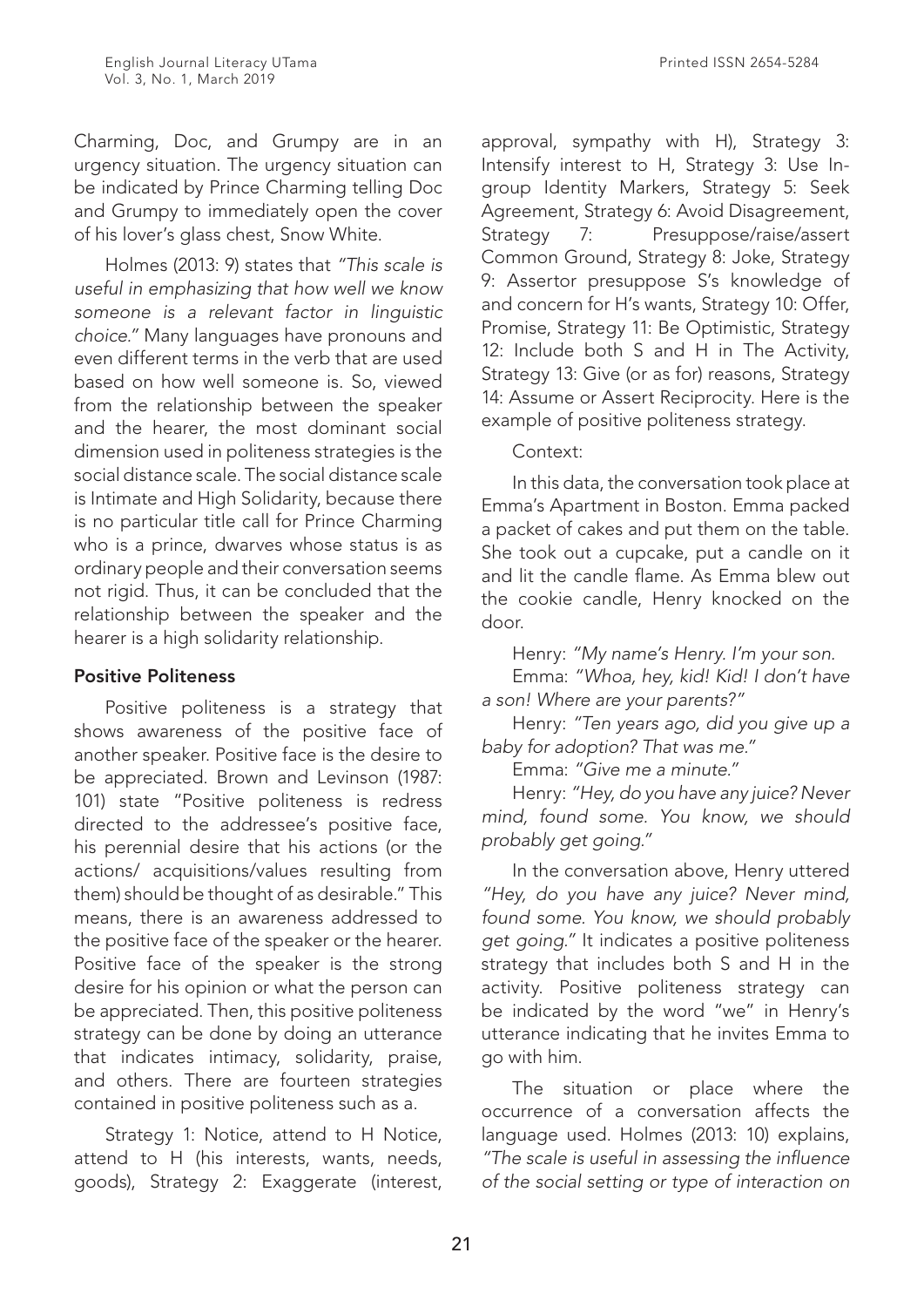*language choice. In a formal transaction such as one with the bank manager in his office, or at a ritual service in a church, the language used will be influenced by the formality of the setting."* (Holmes, 2013:10)

Based on the explanation above, formality scale is useful in assessing the influence of social situations or types of interactions on language selection. Informal interactions such as the interaction of a person with a bank manager in his office, or at ritual worship in a church, the language used will be influenced by the formalities of the setting or the circumstances surrounding it. So, viewed from the relationship between the speaker and the hearer, the most dominant social dimension used in politeness strategies is the formality scale. The formalities are the informal and low formality, although Henry and Emma meet, they are in an apartment that does not require them to speak formally. Thus, it can be concluded situations where they speak casually and are not too formal.

### Negative Politeness

Brown dan Levinson (1987:129) states, "Negative politeness is redressive action addressed to the addressee's negative face: his want to have his freedom of action unhindered and his attention unimpeded." Negative politeness has a relationship with the desire of a negative face, namely the desire for speakers have the freedom and the freedom is not limited by the other speakers. In addition, when using this strategy there will be potential awkwardness or embarrassment. There are ten strategies contained such as a. Strategy 1: Be Indirect, Strategy 2: Questions, Hedges, Strategy 2: Questions, Hedges, Strategy 4: Minimize the imposition, Strategy 5: Give Deference, Strategy 6: Apologize, Strategy 7: Impersonalize S and H: Avoid The Pronouns "I" and "You", Strategy 8: State the FTA as it general rule, Strategy 9: Nominalize, Strategy 10: Go on Record as incurring a debt,

or as not indebting H. Here is the example of negative politeness strategy.

Context:

In this data, the conversation took place at Storybrooke. Emma had brought Henry home. In the house, Regina asked Sheriff Graham to check on her son, Henry.

Sheriff Graham: *"I'll... just... go check the lad, make sure he's okay."*

Regina: *"How'd you like a glass of the best apple cider you ever tasted?"*

Emma: *"Got anything stronger? How did he find me?"*

Regina: *"No idea. When I adopted him, he was only three weeks old. Records were sealed, I was told the birth mother didn't want to have any contact."*

Emma: *"You were told right."*

Regina: *"And the father?"*

Emma: *"There was one."*

Regina: *"Do I need to be worried about him?"*

Emma: *"Nope. Doesn't even know."*

Regina: *"Do I need to be worried about you, Miss Swan?"*

Emma: "*Absolutely not."*

Sheriff Graham: *"Madam Mayor, you can relax. Other than being a tired little boy, Henry's fine."*

Regina: "*Thank you, Sheriff. I'm sorry he dragged you out of your life. I really don't know what's gotten into him."*

In the conversation above, Regina uttered, *"Thank you, Sheriff. I'm sorry he dragged you out of your life. I really do not know what's gotten into him."*. It indicates apologize. Negative politeness strategy can be indicated by Regina's utterance indicating that she apologized for making Sheriff Graham busy with his son, Henry. Regina's apology threatens the negative face of Sheriff Graham. Brown dan Levinson (1978:62) states *"Negative face is the want of every 'competent adult member' that his actions be*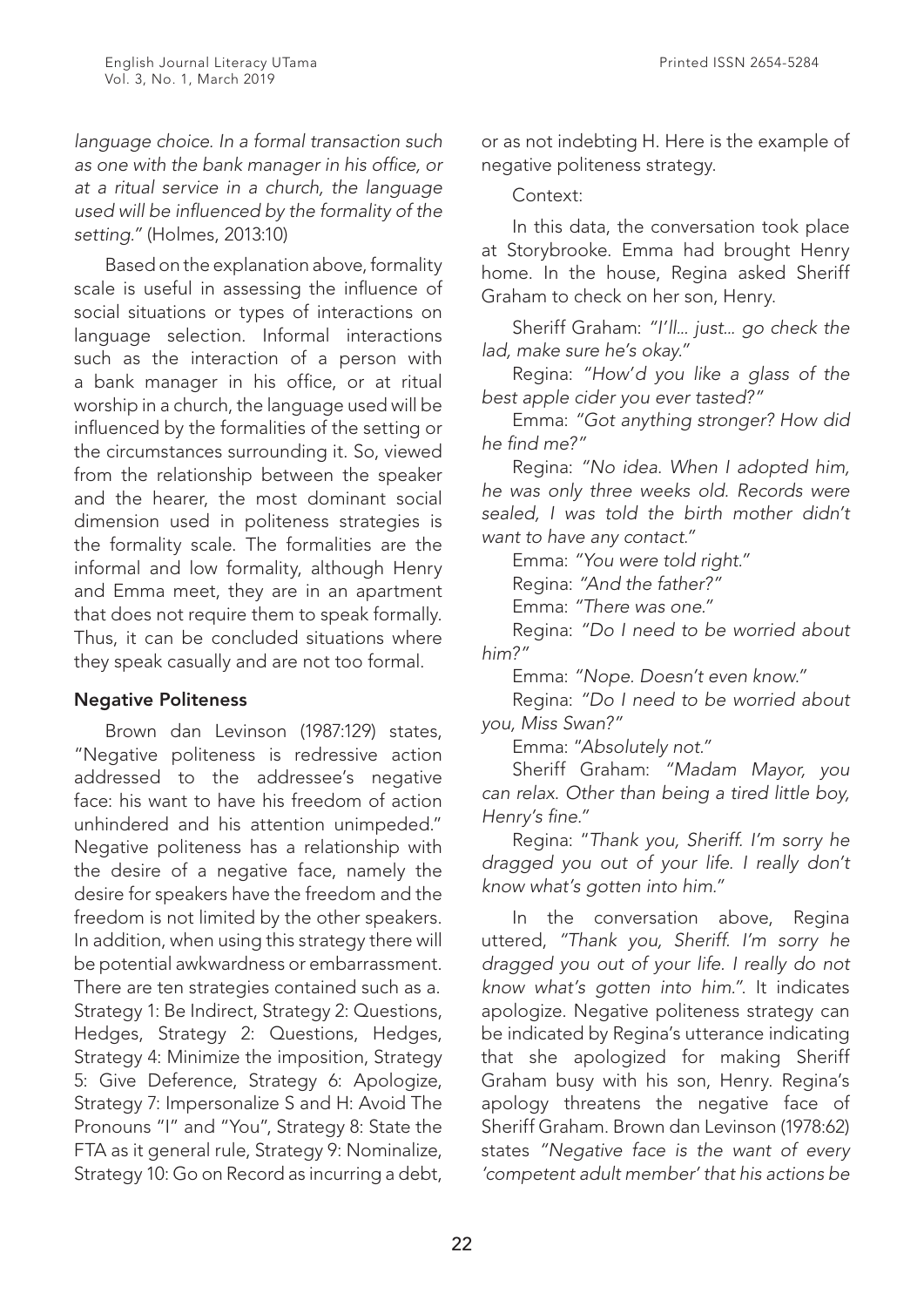*unimpeded by others."* Negative face is the desire for freedom so the freedom cannot be impeded. Regina used to apologize in order to behave politely and keep the negative face of Sheriff Graham.

The status scale relates to the social status of language users in the community. According to Holmes, 2013: 10, *"This scale points to the relevance of relative status in some linguistic choices."* The way humans speak with others is different from the way people talk to superiors. Friends are called by their first names while superiors, in some cultures, are always referred by Mr. / Mrs. or Mr. / Mrs. So, viewed from the relationship of the speaker and the hearer, the most dominant social dimension used in politeness strategies is the status scale. The status scale is Superior and High Status, although Regina has a higher statue than a local police officer, in this case, a policeman has a higher status because criminality can be solved by the police officer. Thus, it can be concluded that between speakers have a high-status distance.

# Off-Record

Implementation of the politeness strategy is all expressions expressed indirectly by the speaker so that opens the opportunity to be interpreted differently. Brown and Levinson state *"Such off-record utterances are essentially indirect uses of language: to construct an off-record utterance one says something that is either more general (contains less information in the sense that it rules out fewer possible states of affairs) or actually different from what one means (intends to be understood)."* (Brown dan Levinson, 1987:211)

Based on the explanation above, it can be concluded that the off-record strategy is the use of indirect language. The use of this strategy by means of general disclosure (contains little information in the sense

that there are rules to limit the number of interpretations) or the information actually contains other meanings of what is conveyed. There are fifteen strategies contained such as Strategy 1: Give hints, Strategy 2: Give Association Clues, Strategy 3: Presuppose, Strategy 4: Understate, Strategy 5: Overstate, Strategy 6: Use Tautologies, Strategy 7: Use Contradictions, Strategy 8: Be Ironic, Strategy 9: Use Metaphors, Strategy 10: Use Rhetorical Questions, Strategy 11: Be Ambiguous, Strategy 12: Be Vague, Strategy 13: Overgeneralize, Strategy 14: Displace H, Strategy 15: Be Incomplete, Use Ellipsis. Here is the example of off record strategy.

### Context:

In this data, the conversation took place at Regina's home in Storybrooke. Regina was putting her makeup in front of the glass and talking to Henry.

Regina: *"I know you think otherwise, but I don't enjoy these Saturday city council meetings. Sometimes they're just unavoidable. Now, you know the rules?"*

Henry: "*Yes on homework, noon TV, and stay inside."*

Regina: *"Good boy. Under no circumstance do you leave this house."*

Henry: "*You mean don't see my mom."*

In the conversation above, Regina uttered *"I know you think otherwise, but I do not enjoy these Saturday city council meetings. Sometimes they're just unavoidable. Now, you know the rules?"*. The utterance indicates off record strategy of giving hints. An offrecord politeness strategy can be indicated by Regina's telling Henry that he has a board meeting. These lines can indirectly threaten Henry's face because there are other meanings behind the speech. The meaning is the order that Henry can remember the rules that prohibited Henry out of the house when Regina was not home. Regina, however, used a strategy of giving hints in order to behave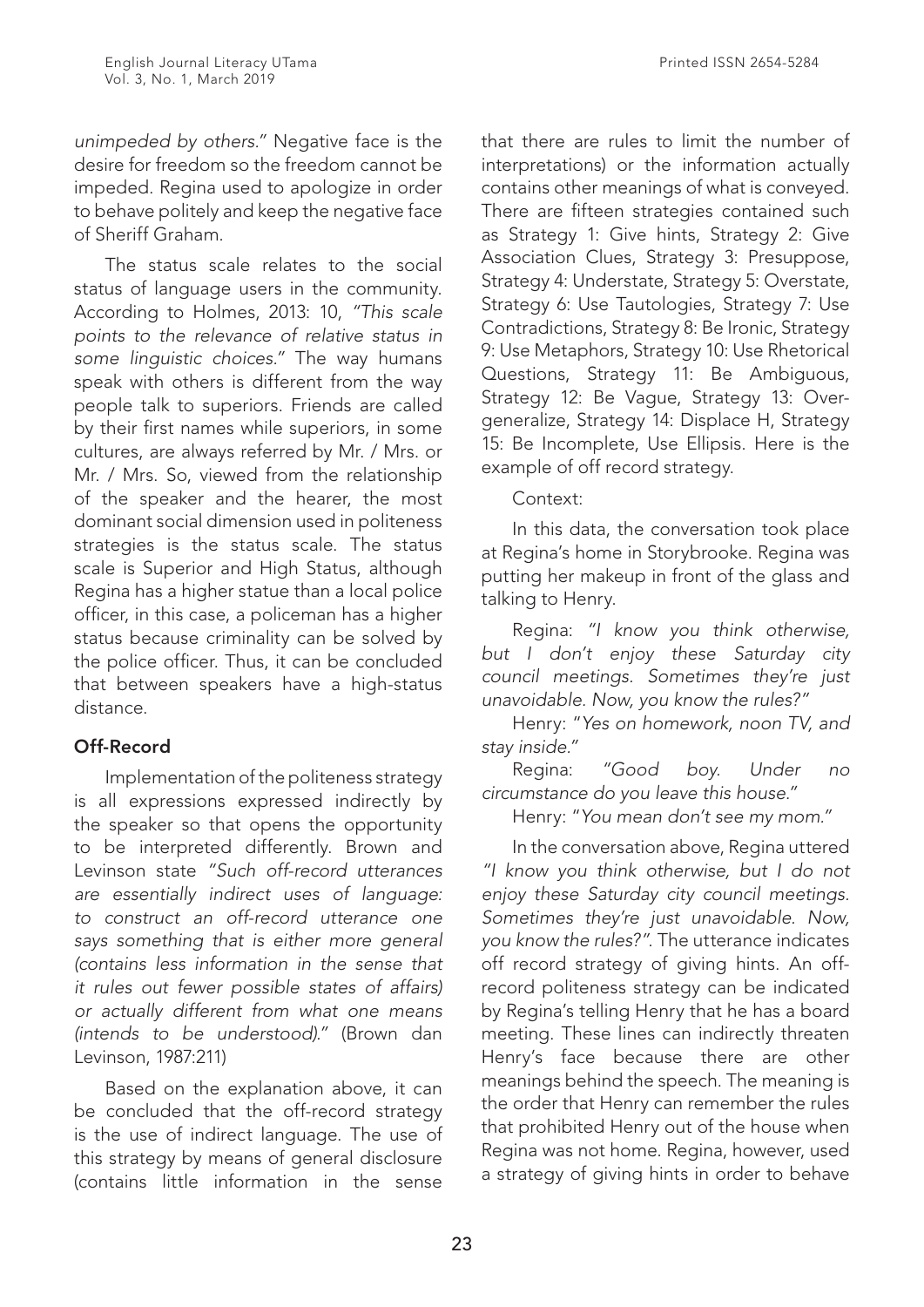in a manner and keep Henry's face.

Holmes (2013:12) states, "*The relationship between linguistic choices and the social contexts to which they are made is sometimes easiest to see when different languages are involved."* 

The statement explains the relationship between the choice of language in a social context can sometimes be the easiest thing how different languages will be used in different social contexts. The language contains information. Holmes (2013:10) also states *"Language can convey objective information of a referential kind; and it can also express how someone is feeling."*. By means of language can convey information; language can also express how a person feels. So, viewed from the relationship between the speaker and the hearer, the most dominant social dimension used in politeness strategies are two functional scales. Low Information Content is marked with Regina providing information about what she would do that day. High Affective Content is marked by Henry who immediately understands what to do instantly Regina asks if Henry already understands what rules to adhere to when Regina is not at home.

# **CONCLUSION**

From this research, it is found that there are four types of politeness strategies existing in Once Upon A Time Season 1 Movie Series. They are 10 data of bald onrecord strategy (28,6%), 8 data of positive politeness strategies (22,9%), 13 data of negative politeness strategies (37,1%) and 4 data of off-record consists (11,4%). Politeness strategies used depends on the situation which requires them to use. In every situation, there must be a social dimension. Also, when people use politeness strategies, they are influenced by social dimensions existed. In this research, there are four scales of social

dimensions such as a social distance scale, a status scale, a formality scale, and two functional scales. The most dominant scale of four social dimension scales is social distance scale 14 data (40%).

### **REFERENCES**

- Brown, P & S.C. Levinson. 1987. *Universals in Language Usage: Politeness Phenomena.*  Cambridge: Cambridge University Press.
- Chaer, Abdul. 1994. *"Sosiolinguistik" Linguistik Umum. 1st ed*. Jakarta: Rineka Cipta
- Chaer, Abdul dan Leoni Agustina. 2004. *Sosiolinguistik Perkenalan Awal*. Jakarta: Rineka Cipta.
- Fadli, Aji Nur. *Strategi Mengancam Wajah dalam Skrip Dialog Tokoh Utama Film Teenage Mutant Ninja Turtles: Kajian Pragmatik.* Bandung: Universitas Widyatama. Available at: https:// repository.widyatama.ac.id/xmlui/ handle/123456789/9059. [Accessed March, 10th 2018]
- Goffman, E. (1967). *On Face-Work: an Analysis of Ritual Elements in Social Interaction.*  NY: Doubleday.
- Holmes, Janet. (2013). *An Introduction of Sociolinguistics.* 4th ed. US: Routledge.
- Iskandar, Yoghi. (2015). *Maksim Kesantunan (Politeness Maxims) Pada Film the Great Gatsby: Kajian Pragmatik.* Bandung: Universitas Widyatama Available at https://repository.widyatama.ac.id/ xmlui/handle/123456789/6863 . [Accessed December, 20th 2017]
- Joos, Martin. 1967. The Five Clocks: A Linguistic Excursion into the Five Styles of English Usage. 5th ed. US: Harcourt.
- Leech, Geoffrey. 1983. Principles of Pragmatics. London, New York: Longman Group Ltd.